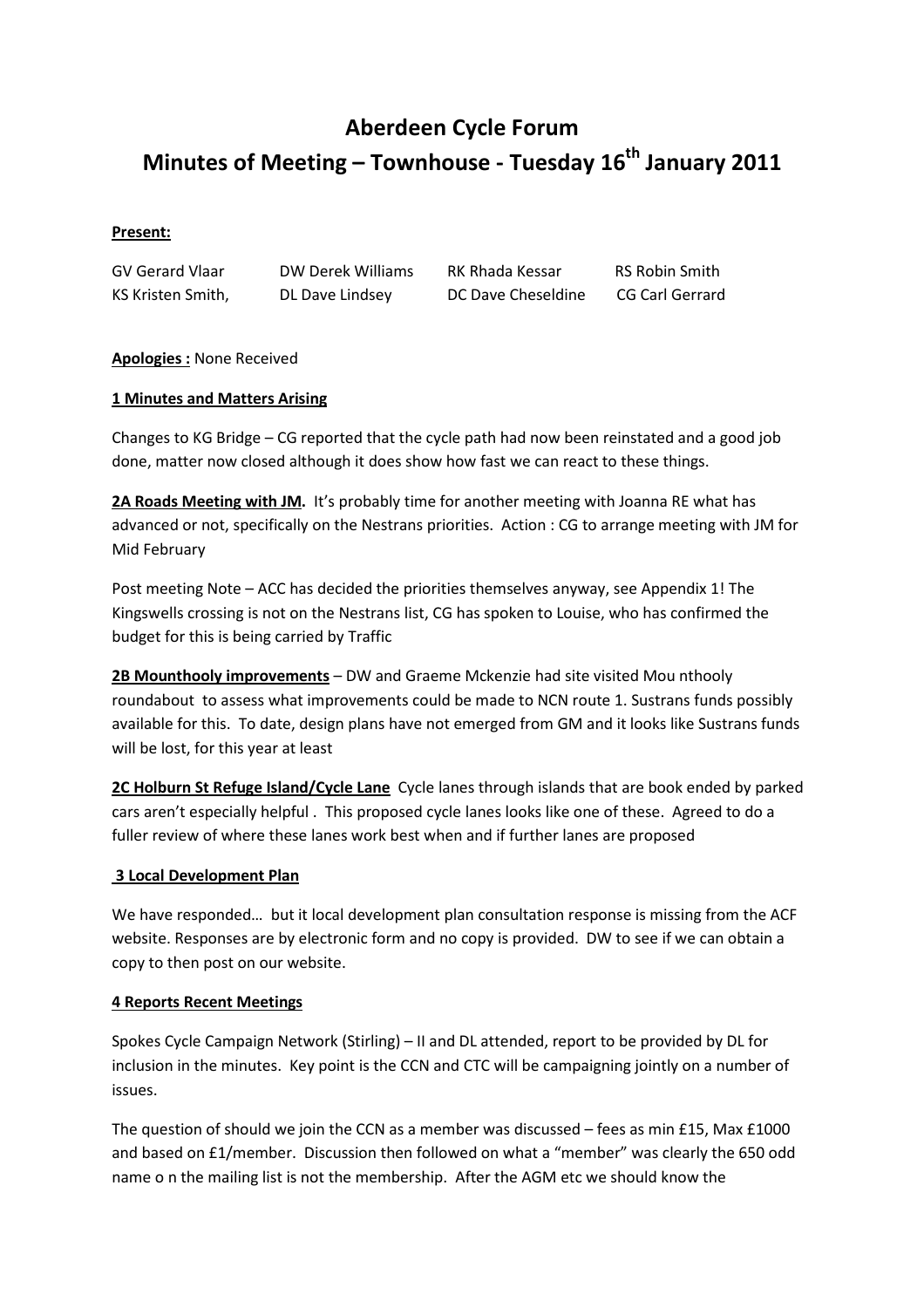"Membership" – but they then dont' pay anything…. Agreed to see how many "members" we get during conversion process and then discuss again.

# 5 - AGM, and associated matters.

We still aim to move to "membership" by end of March with an AGM set for 29<sup>th</sup> March. Venue was discussed as either Arts Centre, (small cost) or Youth Hostel – free but not in town.

After much discussion (and not everyone agreeing) –way forward will be:

1 – Email mail all 654 people "ACF is changing" – you need to REPLY say you want to be a member else you drop off the list (the actual logistics of this process left to the discretion of the webmaster and his deputies) Target to convert this process is end of Feb.

2 – Invite those who want to be members to AGM held on March 29th

3 – Members benefits will be..

A –You can attend the AGM, meetings etc and vote

B – You get the newsletter / news alerts etc. direct to your inbox.

(Almost) all material continues to go on the web in the interests of transparency, in summary it's not a huge benefit, but then again people are not paying anything…

The email signup web-form going forward (after AGM) will be modified to become a "membership application" form.

4 – if this process does not work i.e. no one "converts" we revisit the situation in March (and/or give up!)

### ACTIONS:

DW to provide constitution to CG in electronic format so it can go on the Web

DW to circulate all a draft set of words for the email including how YOU can help…

CG/RS/KS to start "conversion" process on the web

DW to book AGM venue and come to Feb meeting with proposed agenda etc. We probably needs some "slide show" etc for the AGM. Anyone who has any photos of any ACF events / successes etc to send to CG

### 6 Other Business

Cycle Hire Scheme ACC asked us to consult on a proposal for a cycle hire scheme (like London's "Boris Bikes") in Aberdeen. It's was interesting but our general view is the money can be better spent on improving facilities. Note **Dumfries** tried such a scheme and it was something of a flop:

### http://www.bbc.co.uk/news/uk-scotland-south-scotland-11795702

Community Cycle Challenge See link for background: